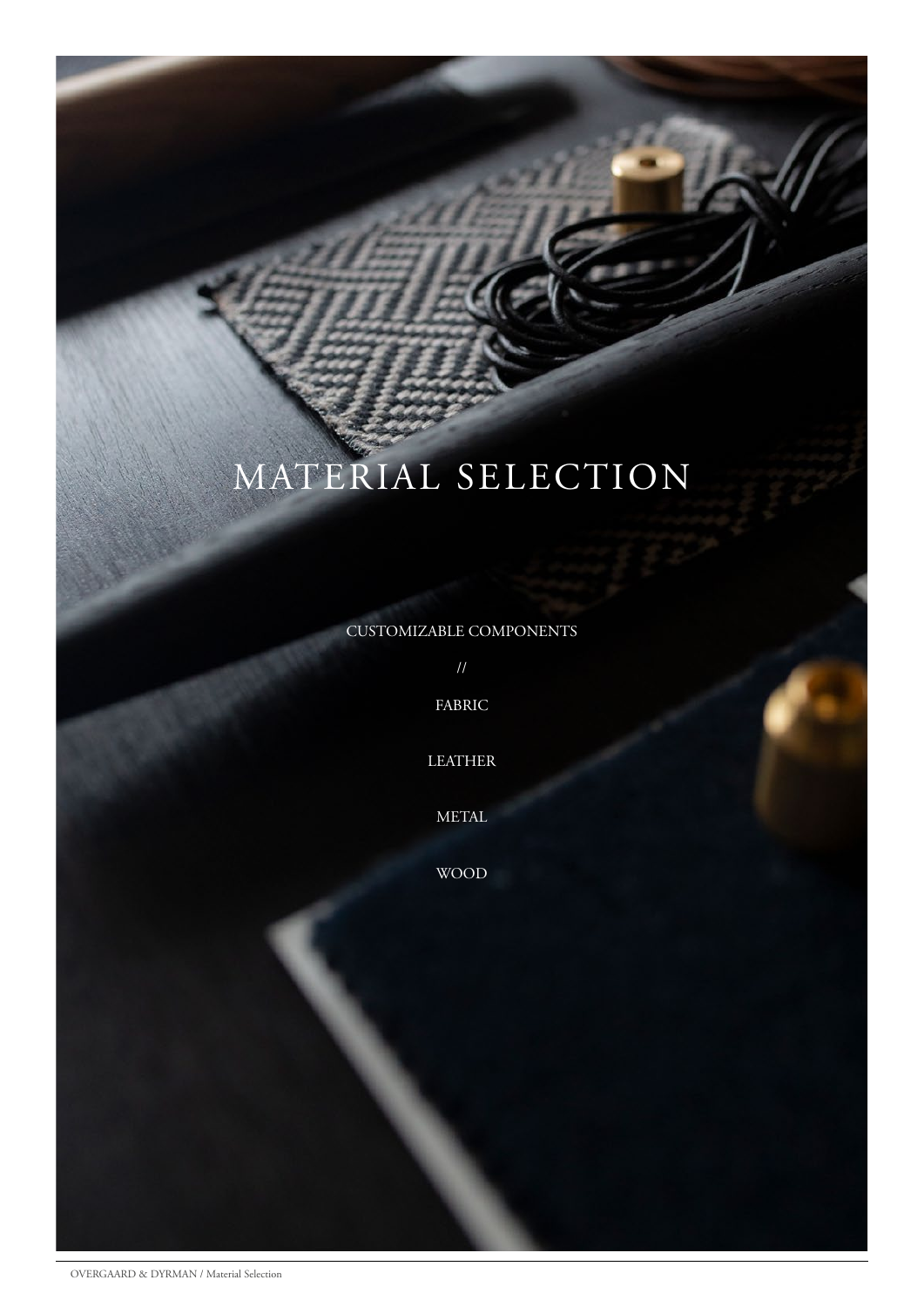# <span id="page-1-0"></span>CUSTOMIZABLE COMPONENTS

### CIRCLE DINING CHAIR

The Circle Dining Chair is available with and without armrest. It comes fully upholstered in a wide range of fabrics and leather. The armrest is wrapped in leather cord, the frame is in solid wood and fittings are either of brass, aged brass or stainless steel.

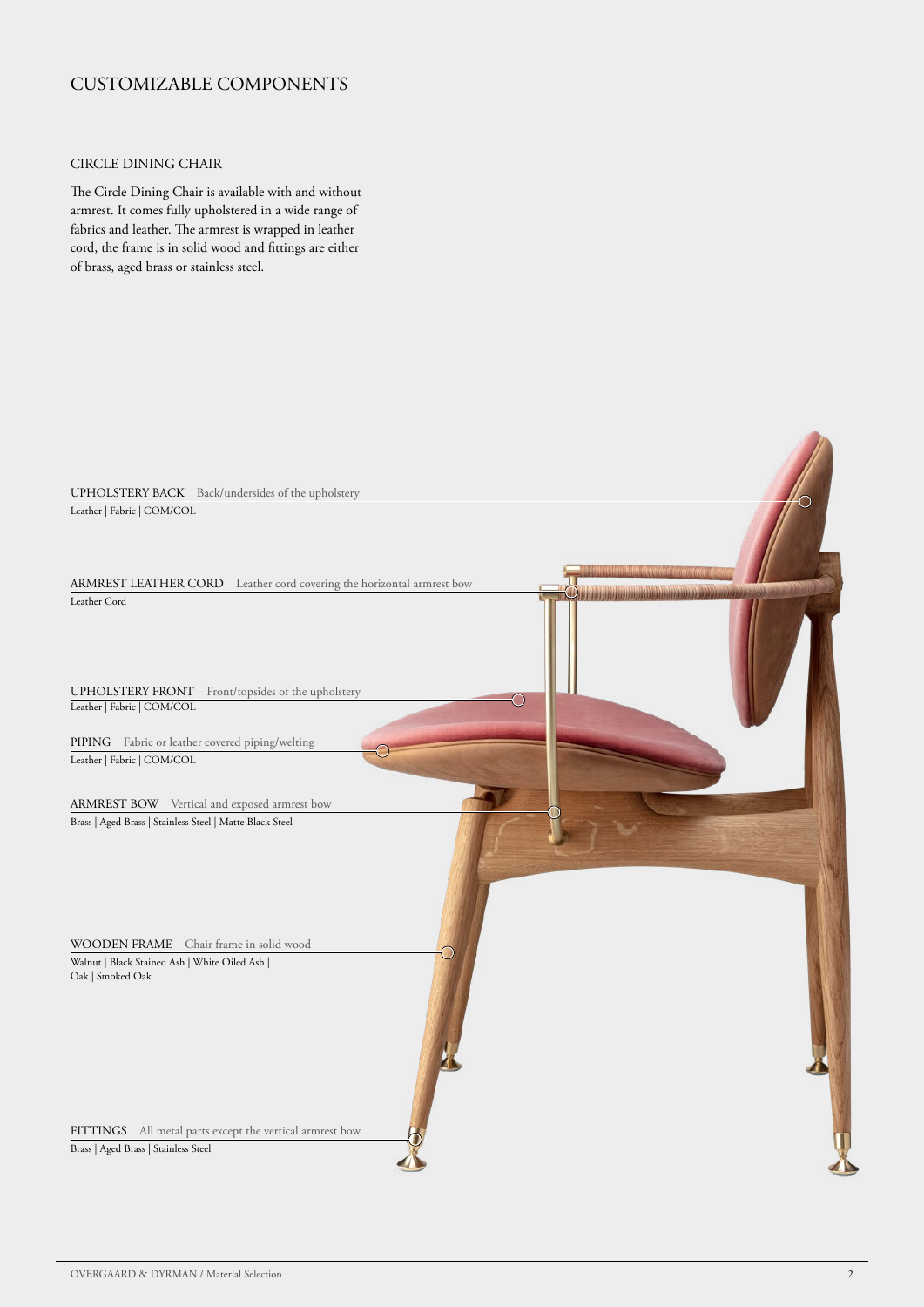### WIRE COLLECTION

The Wire Collection was conceived as an innovative synthesis of two distinct and time-honoured crafts: saddle making and precision metalwork.

The upholstery is made of a thick tooling leather on the backside, providing the necessary stiffness, and of a soft furniture leather on the front, providing comfort. The colour of both leather types is either being matched, or, when not available, paired with a black tooling leather for the backside (the combination named Two Tone).



WOODEN TABLE TOP Top in solid wood

Walnut | Oak

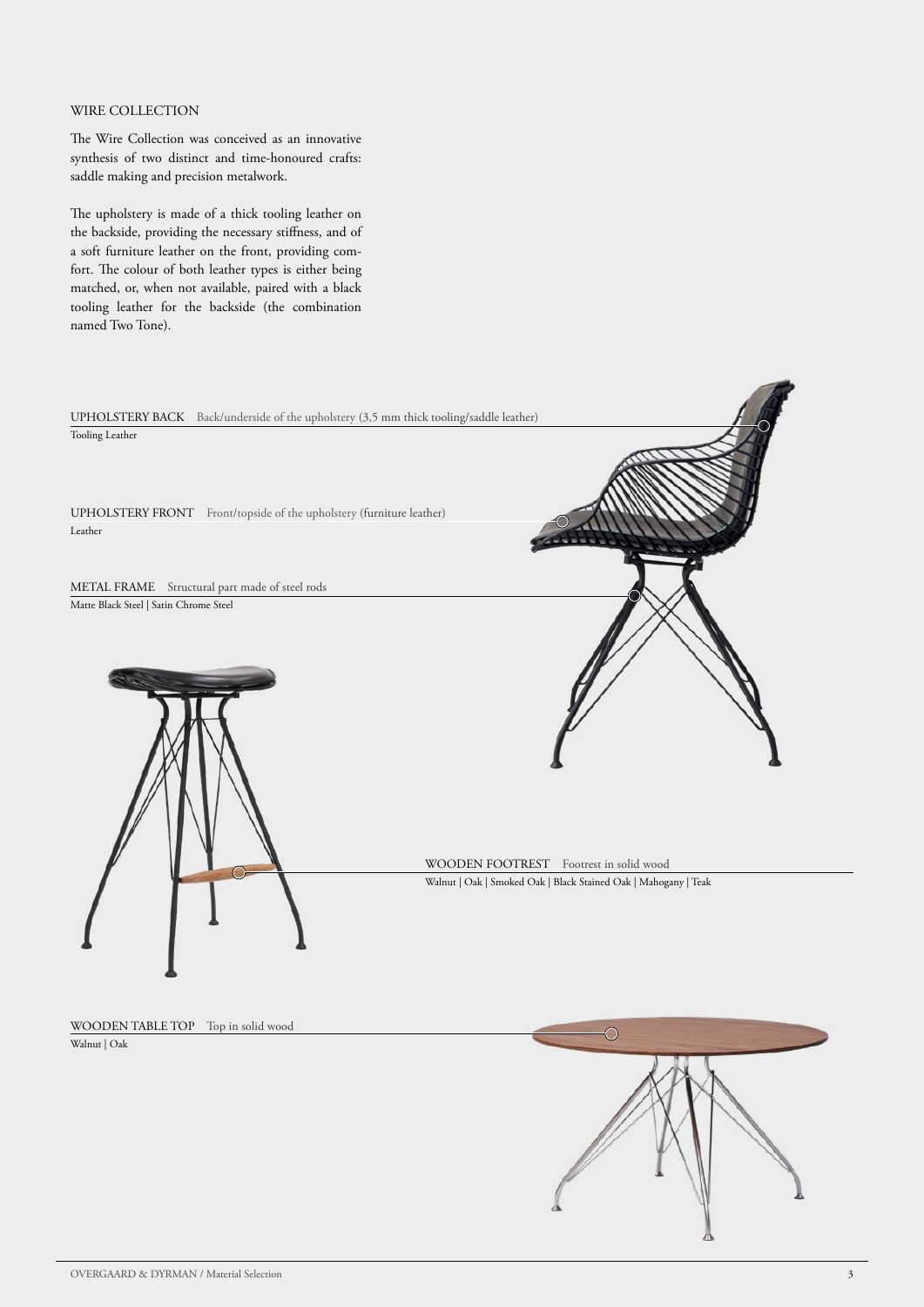# <span id="page-3-0"></span>FABRIC

The fabrics mentioned below are for inspiration. COM options are available and the possibilities, when it comes to the choice of fabric, are almost endless.

| Fabric group 1 | <b>RIME</b>      |
|----------------|------------------|
|                | <b>FIORD</b>     |
|                | <b>JAALI</b>     |
|                |                  |
| Fabric group 2 | COCO             |
|                | <b>MARALINGA</b> |
|                | <b>OKINAWA</b>   |
|                | GIO              |
|                | <b>BALGO</b>     |
|                |                  |

*Fabric group 3*

VIENNA VELVET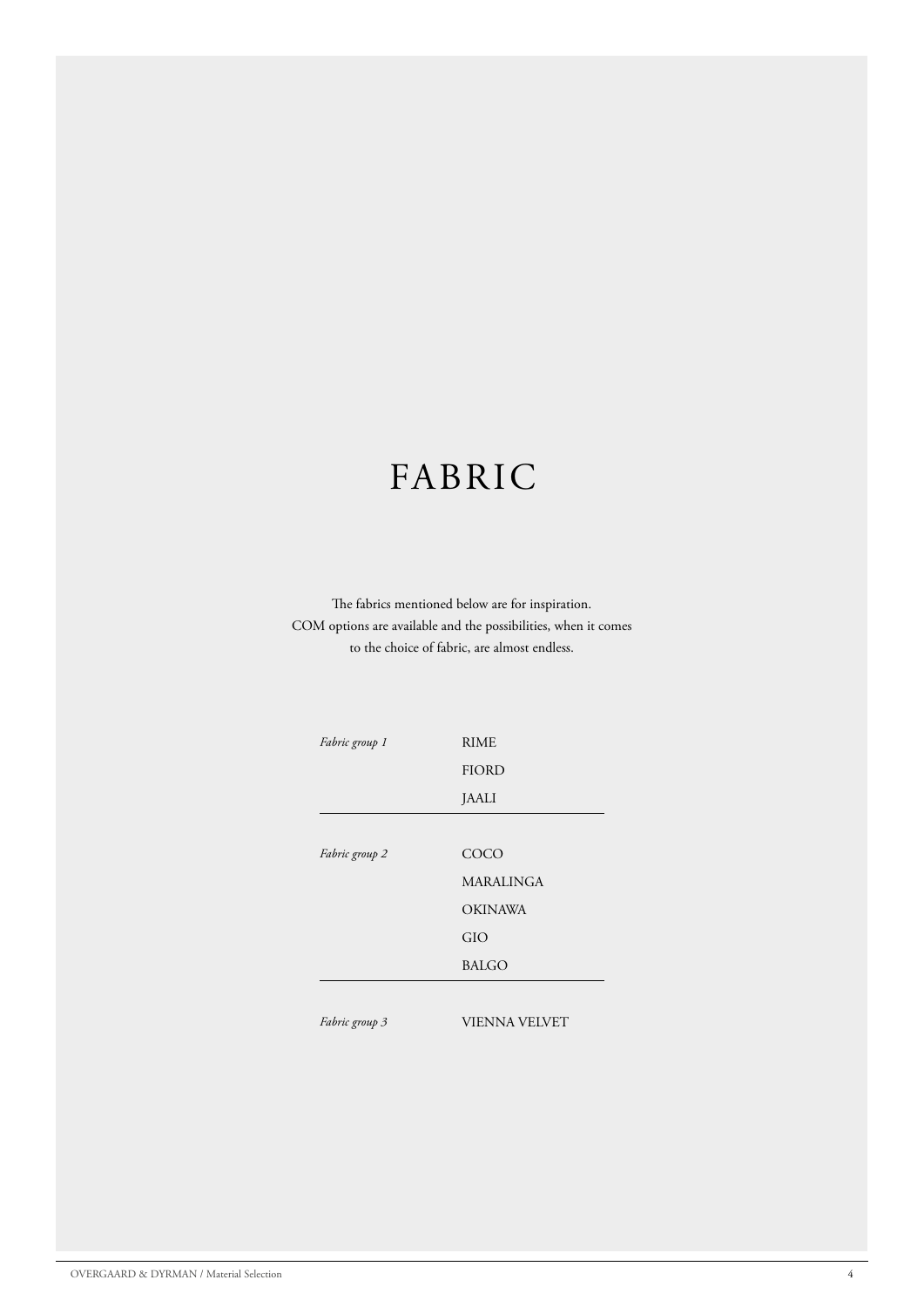### FABRIC OVERVIEW

The overview refers to the fabric groups available in the price list.

Occasionally, our suppliers are changing their collections and individual colours can be phased out. Therefore, we cannot guarantee that all colours are available at all times.

For further information on the inspirational fabrics, please follow the links at the fabrics listed below or have a look at:

[www.pierrefrey.com](http://www.pierrefrey.com) | [www.dedar.com](http://www.dedar.com) | [www.delecuona.com](http://www.delecuona.com) | [www.kvadrat.dk](http://www.kvadrat.dk) 





Width: 141 cm Composition: [36% Nylon, 30% Linen](https://www.pierrefrey.com/en/products/B7637-B7637006) 34% Viscose Durability: 20.000 Martindale



Width: 138 cm Composition: 70% Viscose 30% Linen Durability: [40.000 Martindale](https://www.pierrefrey.com/en/products/I6586-I6586007)



Width: 140 cm Composition: [65% Viscose, 14% Cotton](https://www.pierrefrey.com/en/products/F3011-F3011006) 15% Linen, 6% Polyamide Durability: 40.000 Martindale

*Fabric group 3*



Width: 135 cm 7 colours **[VIENNA VELVET](https://delecuona.com/products/vienna-velvet-flamenco?_pos=2&_sid=aa80c4a70&_ss=r)** Composition: 96% Cotton 4% Modal Durability: 50.000 Martindale

#### FABRIC AVAILABILITY ON PRODUCTS

**Circle Collection:** All fabrics

\* *Fabrics with abrasion resistance less than 25.000 Martindale are not recommended for hard/public use, but for private use or as the backside of the furniture where less wear and tear are to be expected.*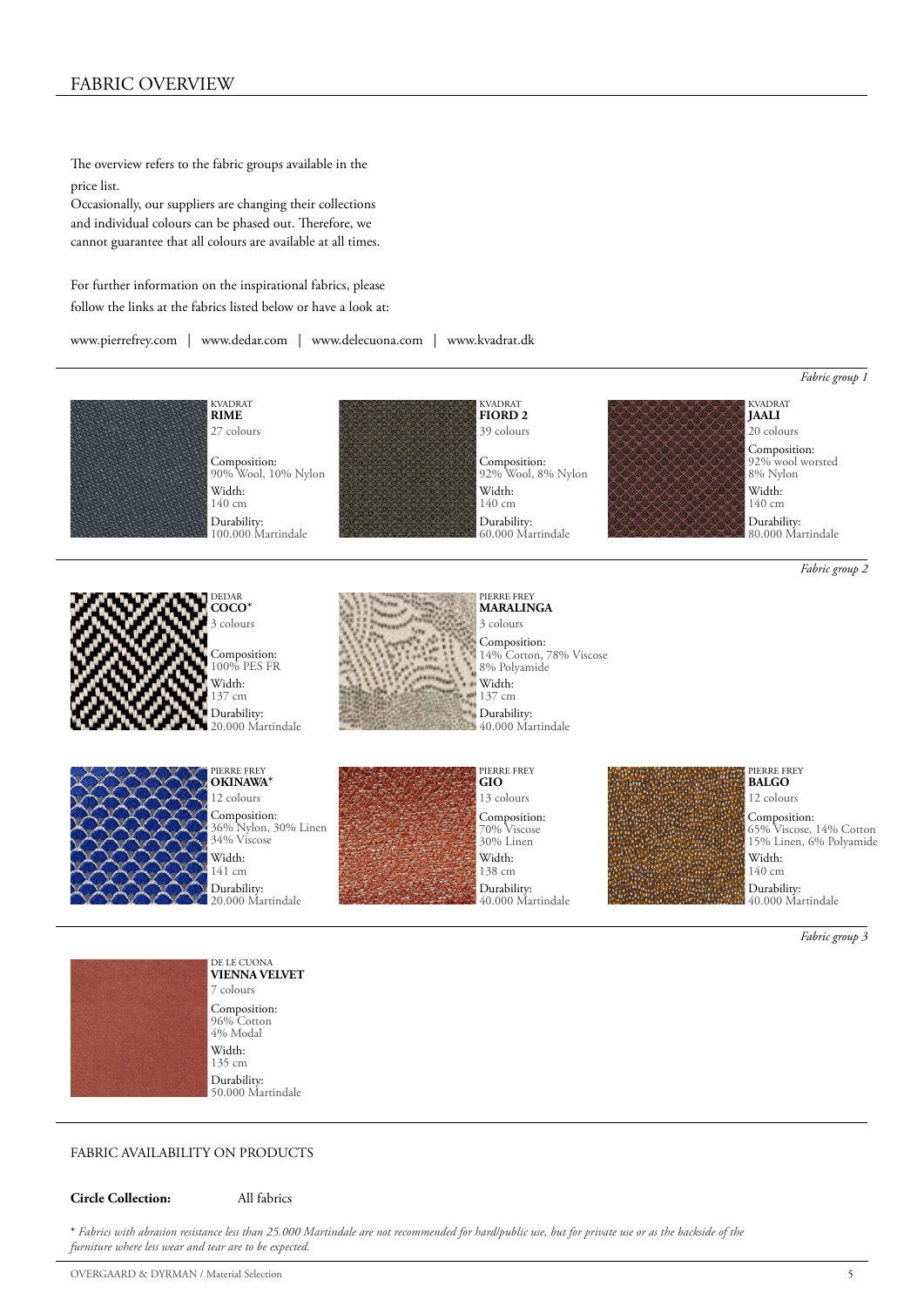# <span id="page-5-0"></span>LEATHER

The leathers shown are our standard leathers. COL options are available.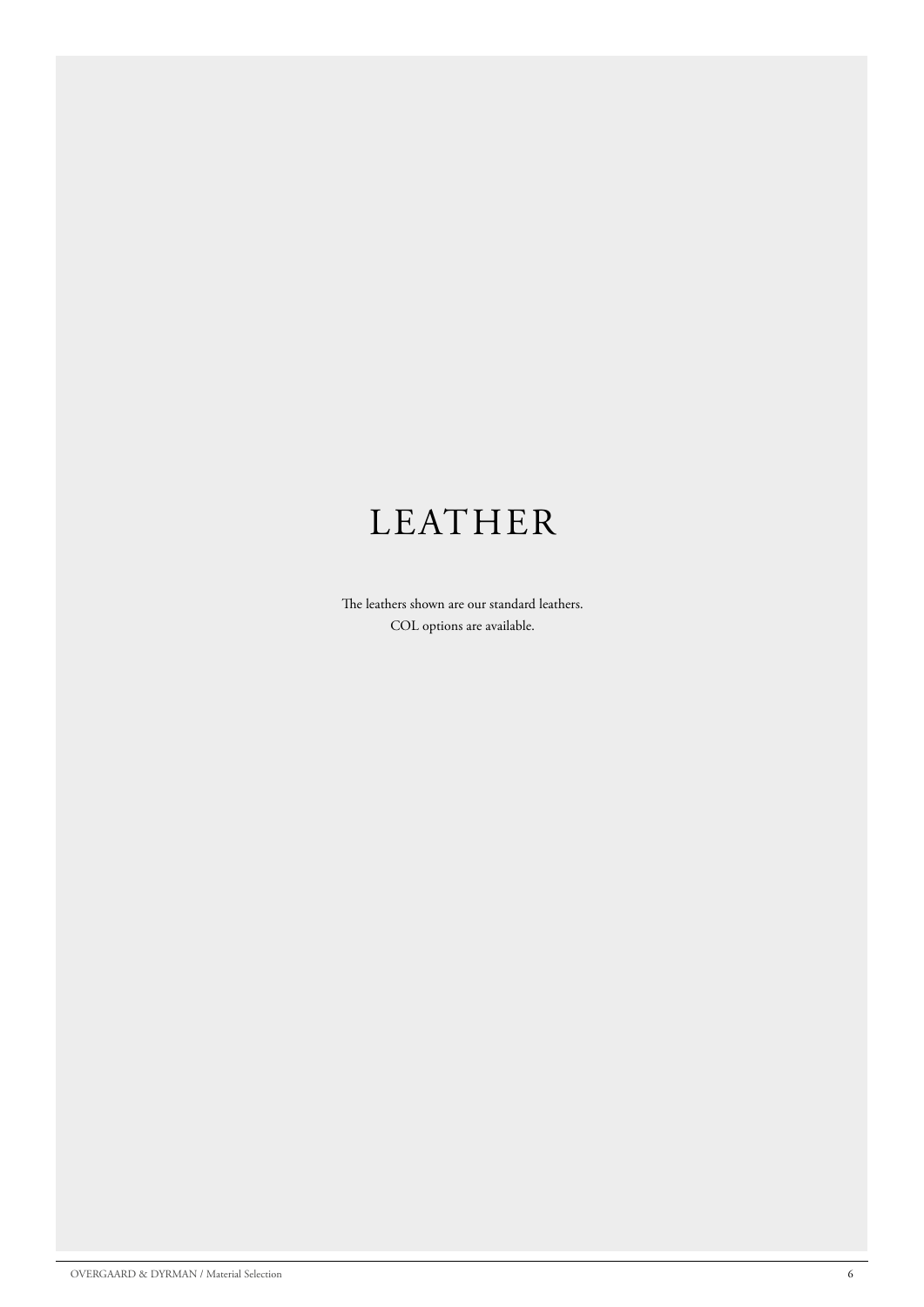# LEATHER

Leather is a natural material and may vary in appearance - also depending on the environment it's placed in (light, humidity and heat). Colour differences and natural markings (insect bites, scars, etc.) are reminiscent the natural origins of the animal and are to be expected.

# ELEGANCE El. | Whiskey El. | Burgundy El. | Dark Brown El. | Black Elegance is an aniline leather at the top of the range of deluxe, high-end leathers. Subdued natural markings are to be expected. Tanned with chrome followed by a vegetable tanning process to enhance the firmness (Cr6+ free process). Water-based aniline dye. NATURAL Natural is a 'naked' aniline leather of the highest quality. It is undyed and will change colour and gain plenty of patina and character over time. Subdued natural markings are to be expected. Vegetable tanned (Cr6+ free process). **MATSTONE** Matstone is an aniline leather with subtle, natural markings with an almost velvety expression. Matstone boasts a matte raw look with a touch of understated elegance and softness. Synthetic, chrome-free tanning process. Water-based aniline dye. Nordic Swan Ecolabel. YELLOWSTONE Yellowstone is an aniline leather. It has incomparable depth and a naturally-worn look due to a pull-up effect. It's robust with visible natural markings and a slightly worn look. Tanned with chrome followed by a vegetable tanning process to enhance the firmness (Cr6+ free process). Water-based aniline dye. NOTE: By choosing Yellowstone you accept a very lively type of leather that variates in structure and type of natural markings from hide to hide. *Aniline leather* Ma. | Sand\* Ma. | Dark Grey\* Ma. | Racing Green Ye. | Whiskey Ye. | Dark Brown Natural Ma. | Dark Grey\*

*\*For the Wire Collection, the colours Matstone 'Sand' and 'Dark Grey' are only available in the Two Tone combination Sand/Black and Dark Grey/Black, with a black tooling leather on the back side of the chair (description on p. 17).*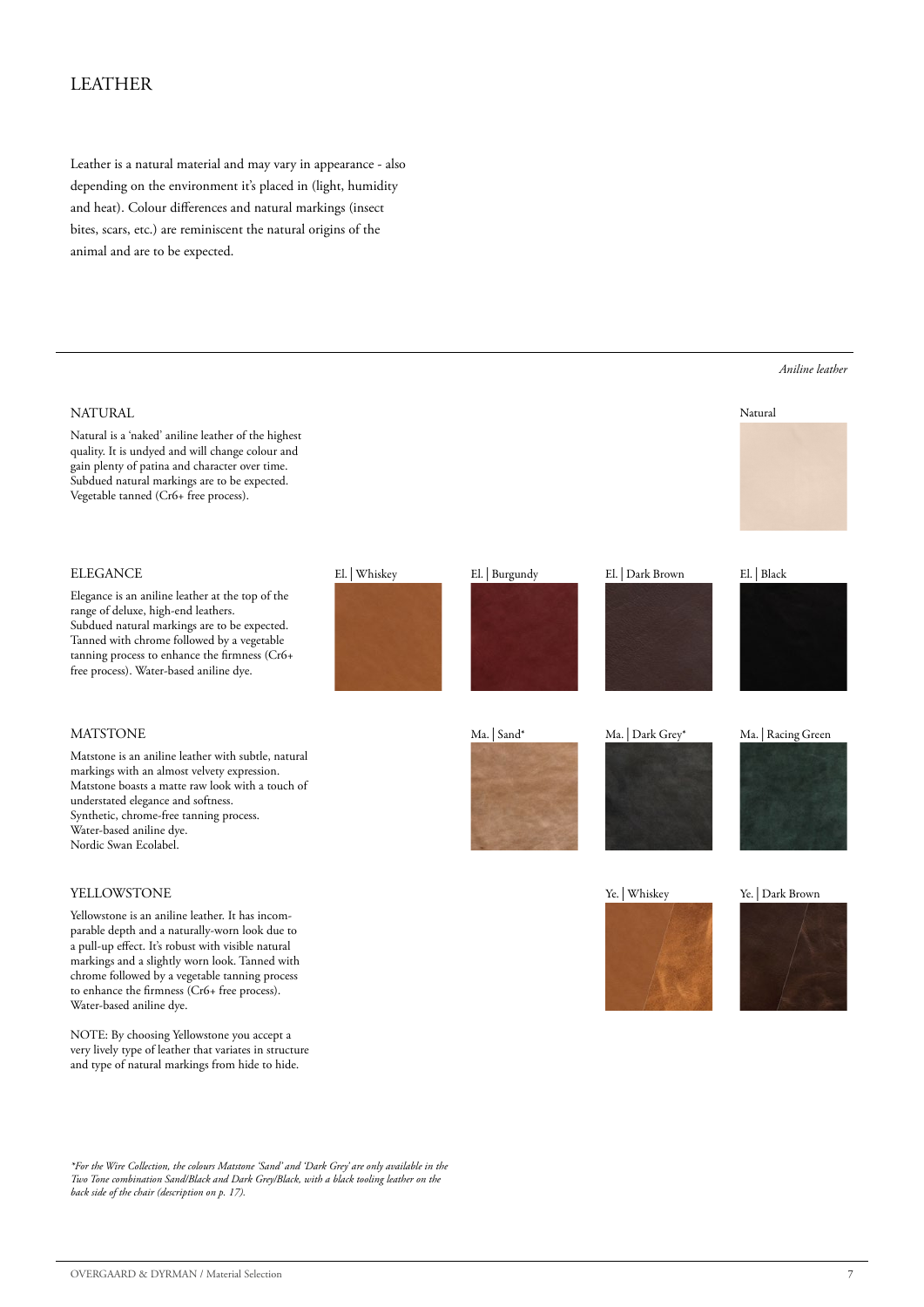## HORIZON

Horizon is a protected aniline leather with a special surface treatment that protects it from stains and fading. It is protected but developed to have the look and feel of aniline leather with discrete natural markings.

Tanned with chrome (Cr6+ free process). Water-based aniline dye.







*Protected aniline leather*



#### LEATHER CORD

The armrest leather cord for the Circle Collection comes in three basic colours. The cord may vary in tone and it will gain patina over time.



### LEATHER AVAILABILITY ON PRODUCTS

**Circle Collection:** Natural | Elegance | Matstone | Yellowstone | Horizon | Leather Cord

**Wire Collection:** Elegance | Matstone | Yellowstone | Horizon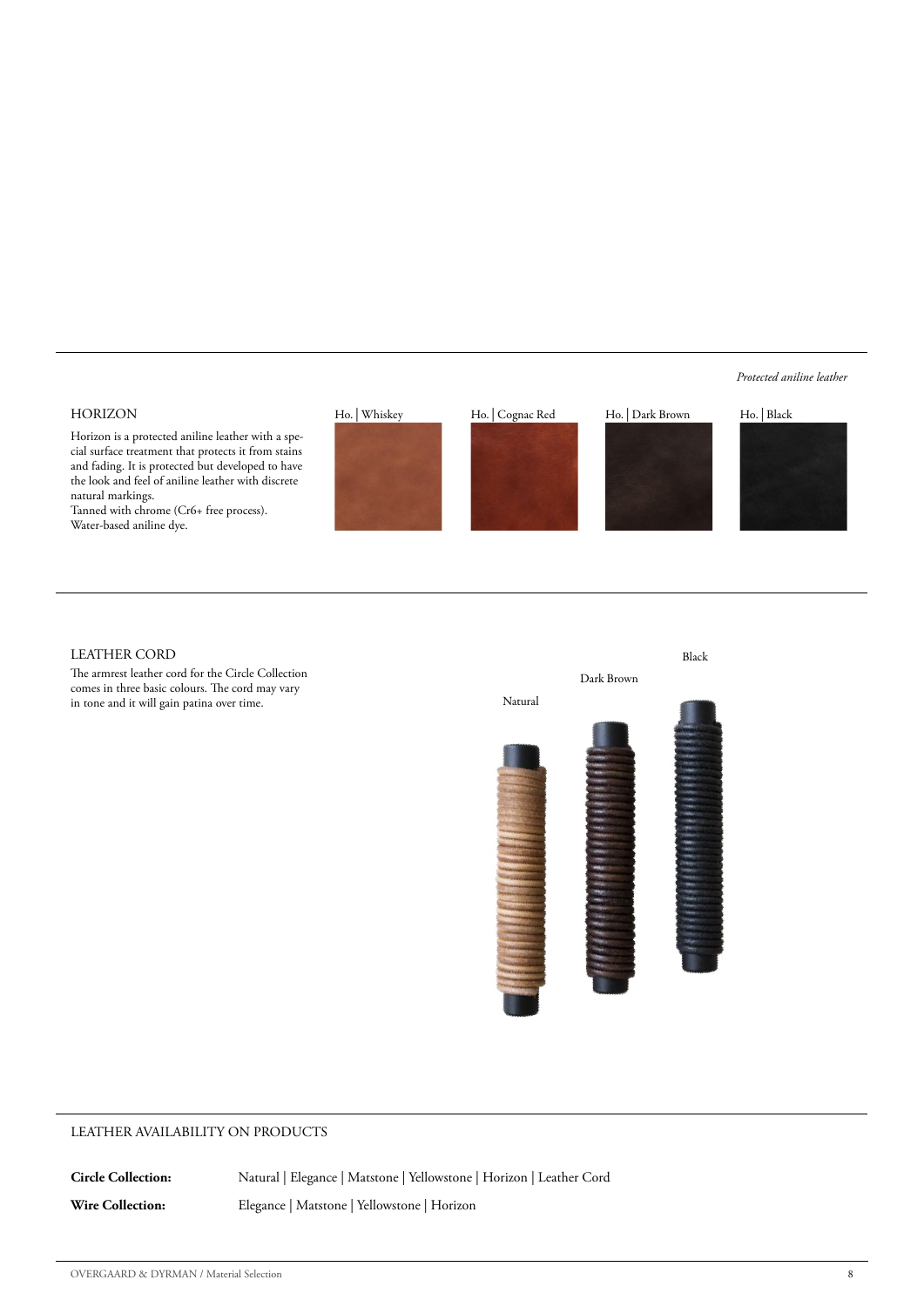# <span id="page-8-0"></span>METAL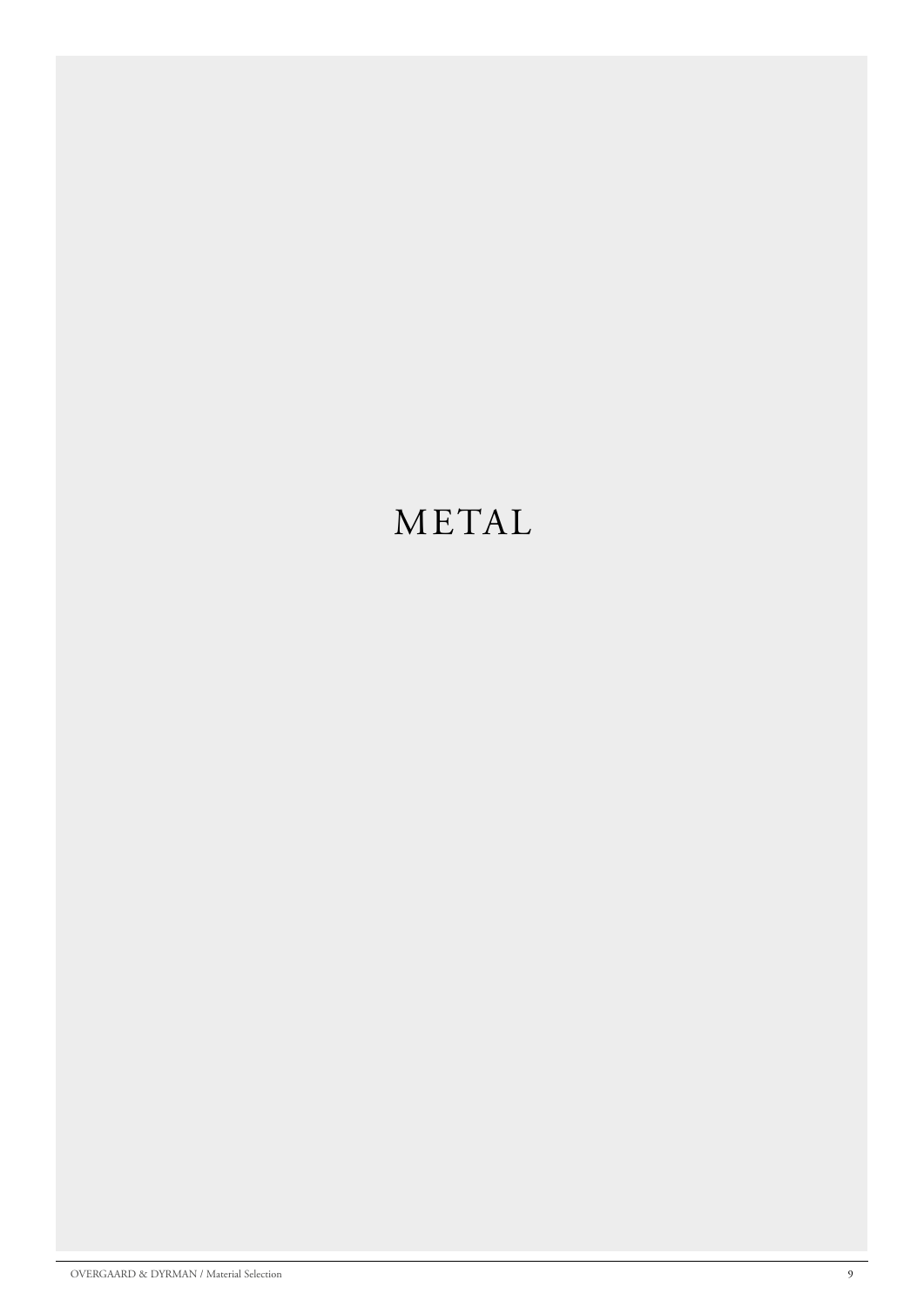#### BRASS

The brass is raw, untreated solid brass and will patinate over time. Depending on use and maintenance, brass can either become darker or lighter.

#### AGED BRASS

The aged brass is raw solid brass and will slightly patinate over time. Depending on use and maintenance, brass can either become darker or lighter.

#### STAINLESS STEEL

Stainless steel does not suffer uniform corrosion and will therefore maintain its appearance over time.

#### MATTE BLACK STEEL

The black powder coating (a thermoset polymer) has a matte finish and is applied electro-statically as a powder. Powder coating is more durable than conventional paint and creates a smooth, uniform surface with a matte appearance. Small variations in degree of sheen may occur from piece to piece.

#### SATIN CHROME STEEL

The satin chrome plating used for the Wire Collection is a hexavalent chromium (Cr6+) free process. It is a very durable surface treatment. The surface has a matte appearance like aluminium or stainless steel. Small variations in degree of sheen may occur from piece to piece.

#### Brass



#### Aged Brass



#### Stainless Steel





Matte Black Steel





Satin Chrome Steel





#### METAL AVAILABILITY ON PRODUCTS

**Circle Collection:** Brass (fittings and bow) | Aged Brass (fittings and bow) | Stainless Steel (fittings and bow) | Matte Black Steel (bow) **Wire Collection:** Matte Black Steel | Satin Chrome Steel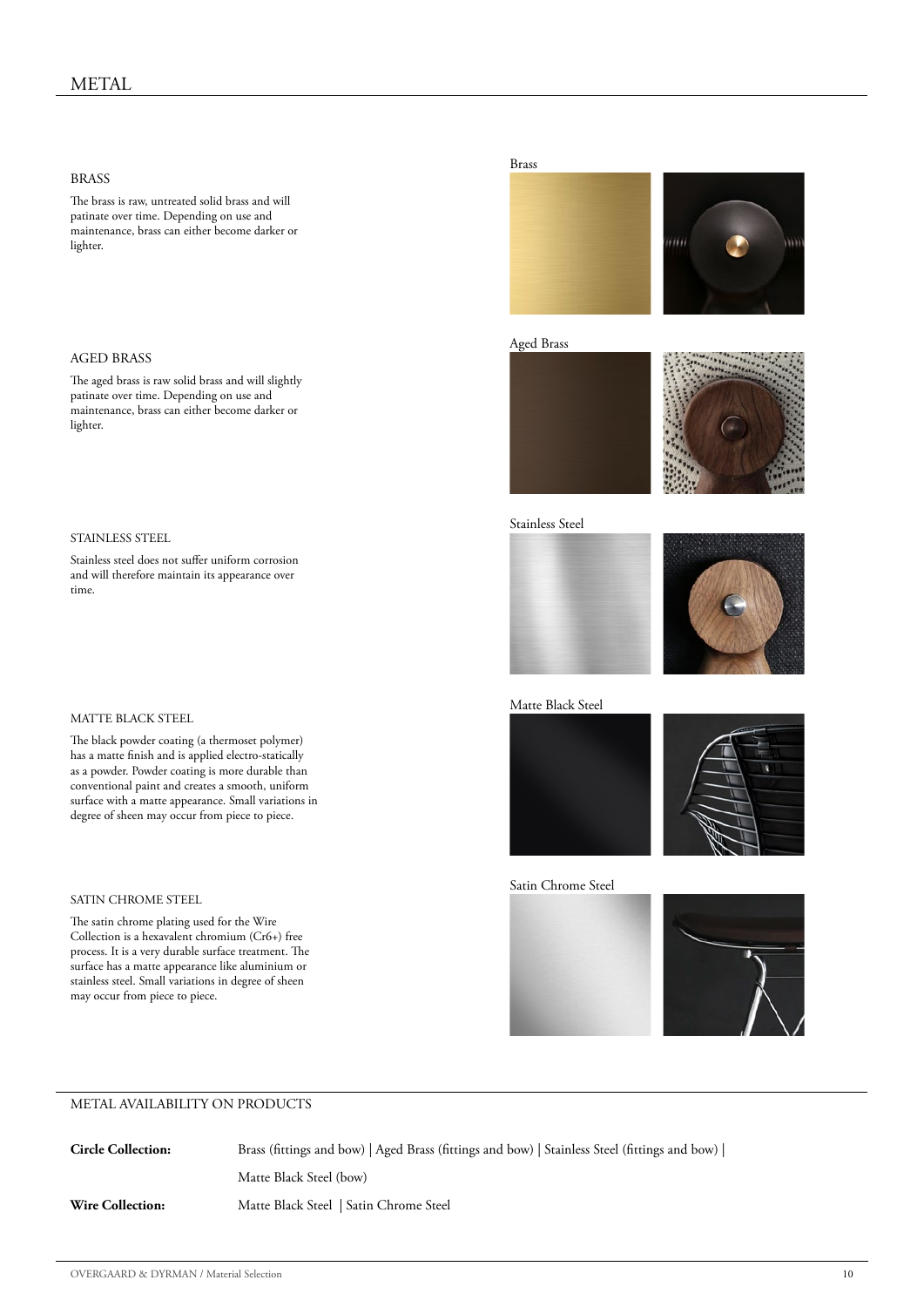# <span id="page-10-0"></span>WOOD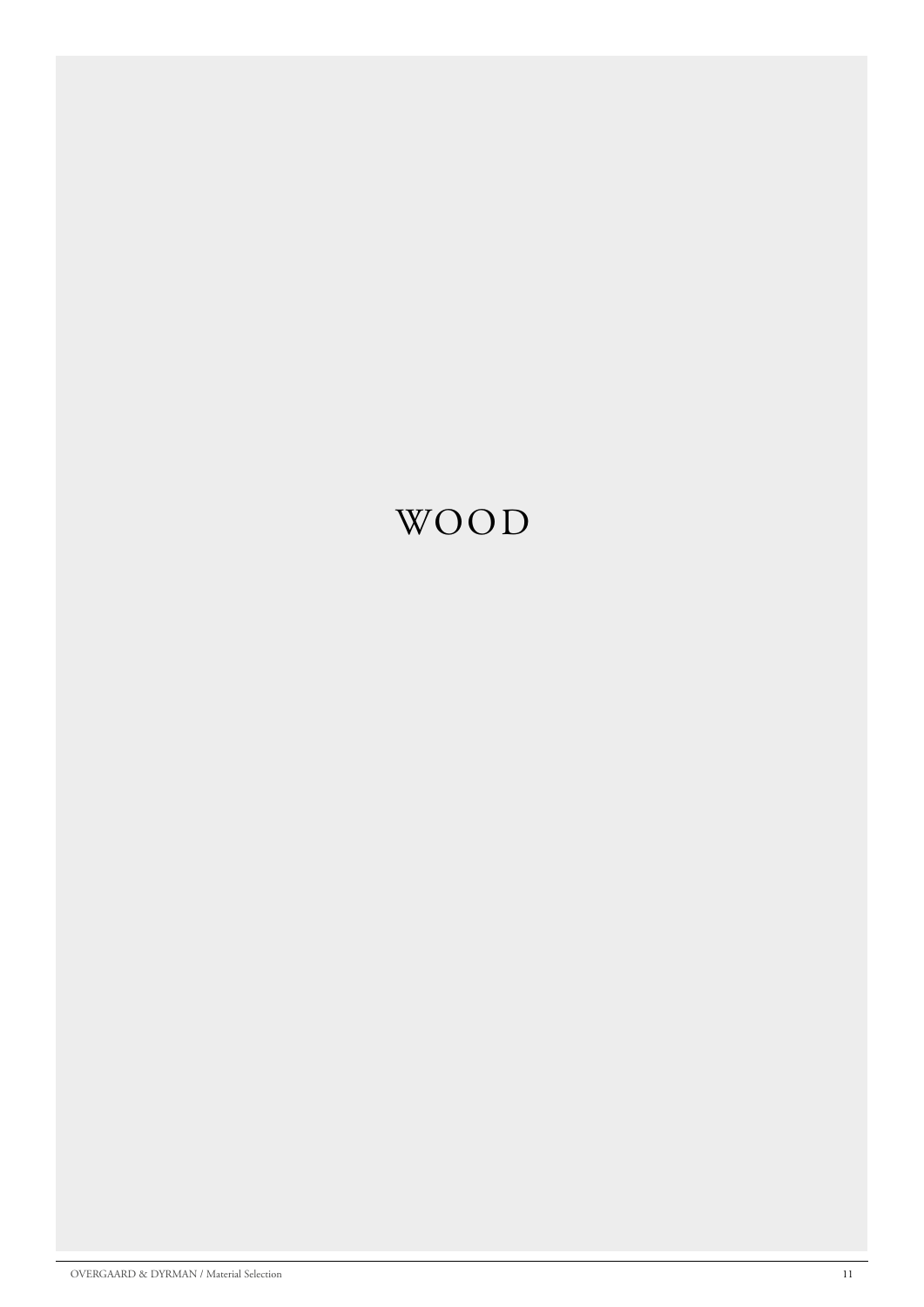Wood is a natural material and may vary in appearance - also depending on the environment it's placed in (light, humidity and heat). Minor knots, colour differences as well as strong and weak annual rings are a sign of genuineness and are to be expected.



#### WOOD AVAILABILITY ON PRODUCTS

**Circle Collection:** Walnut | White Oiled Ash | Black Stained Ash | Oak | Smoked Oak **Wire Bar Stool (footrest):** Walnut | Oak | Smoked Oak | Black Stained Oak | Mahogany | Teak **Wire Coffee Table:** Walnut | Oak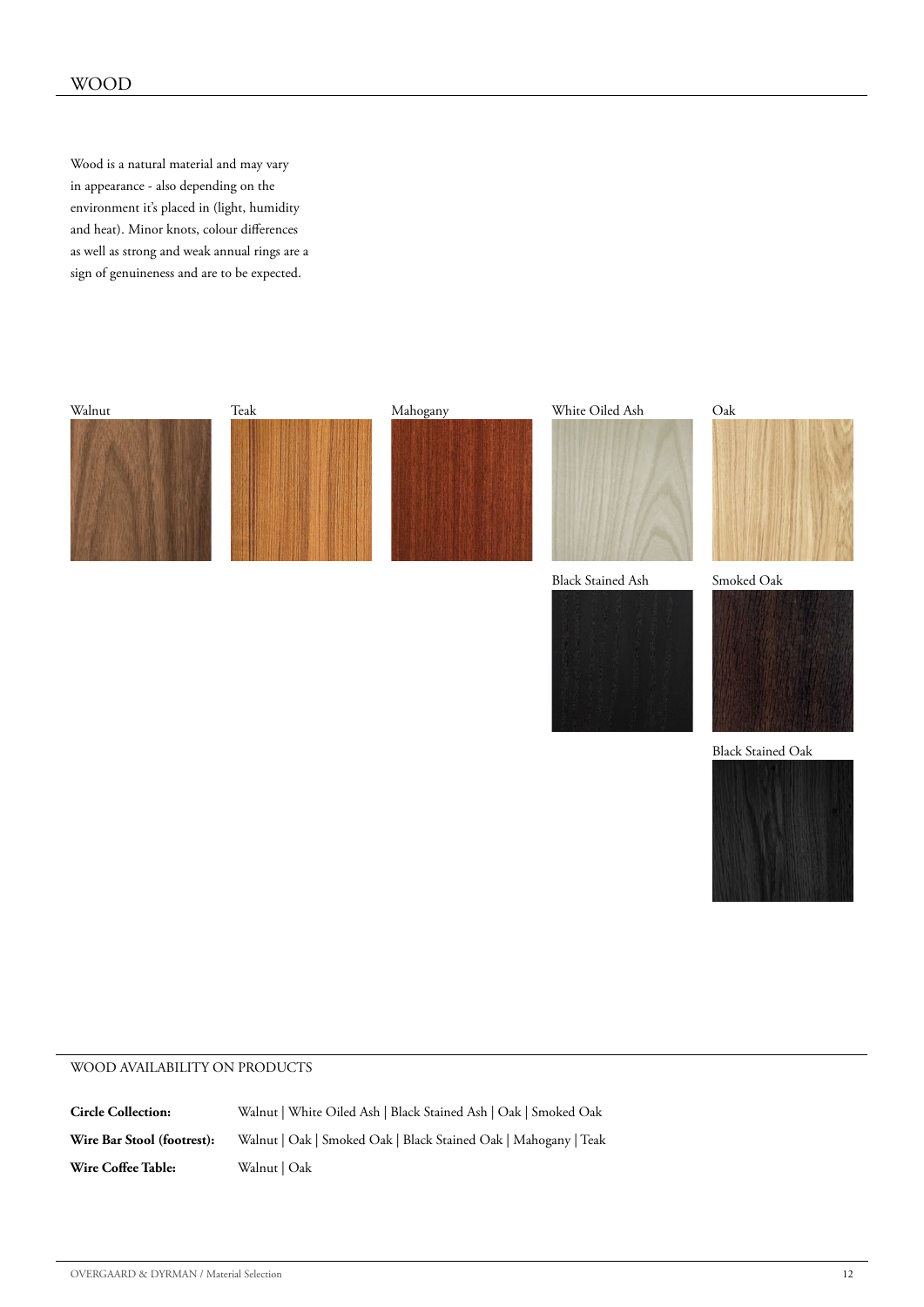### O&D WEBSITE NOTE [www.OandD.dk](http://www.OandD.dk)

With the Overgaard & Dyrman website, our goal is to supply detailed information and to offer a user-friendly experience for our customers and business partners.

The O&D website is built on visuals supported by explanatory background information. A red thread in layout and menu will intuitively guide you through the page - telling about who we are, what we do and what we stand for - and of course to give comprehensive information about our products and where to find them.

Additionally a download section makes it easy to access relevant information, whether you are an architect, retailer, journalist or a private customer.

The download section offers comprehensive information and material such as:

- High resolution images of our collections. Including:
	- Lifestyle images
	- Pack shots
	- Process and workshop images
- PDF version of the latest price list and catalogue
- 2D & 3D Files
- Specification Sheets
- Material Guide
- Maintenance Guide
- Press Kit

Marketing Material & Download section link: **<https://oandd.dk/downloads/>**